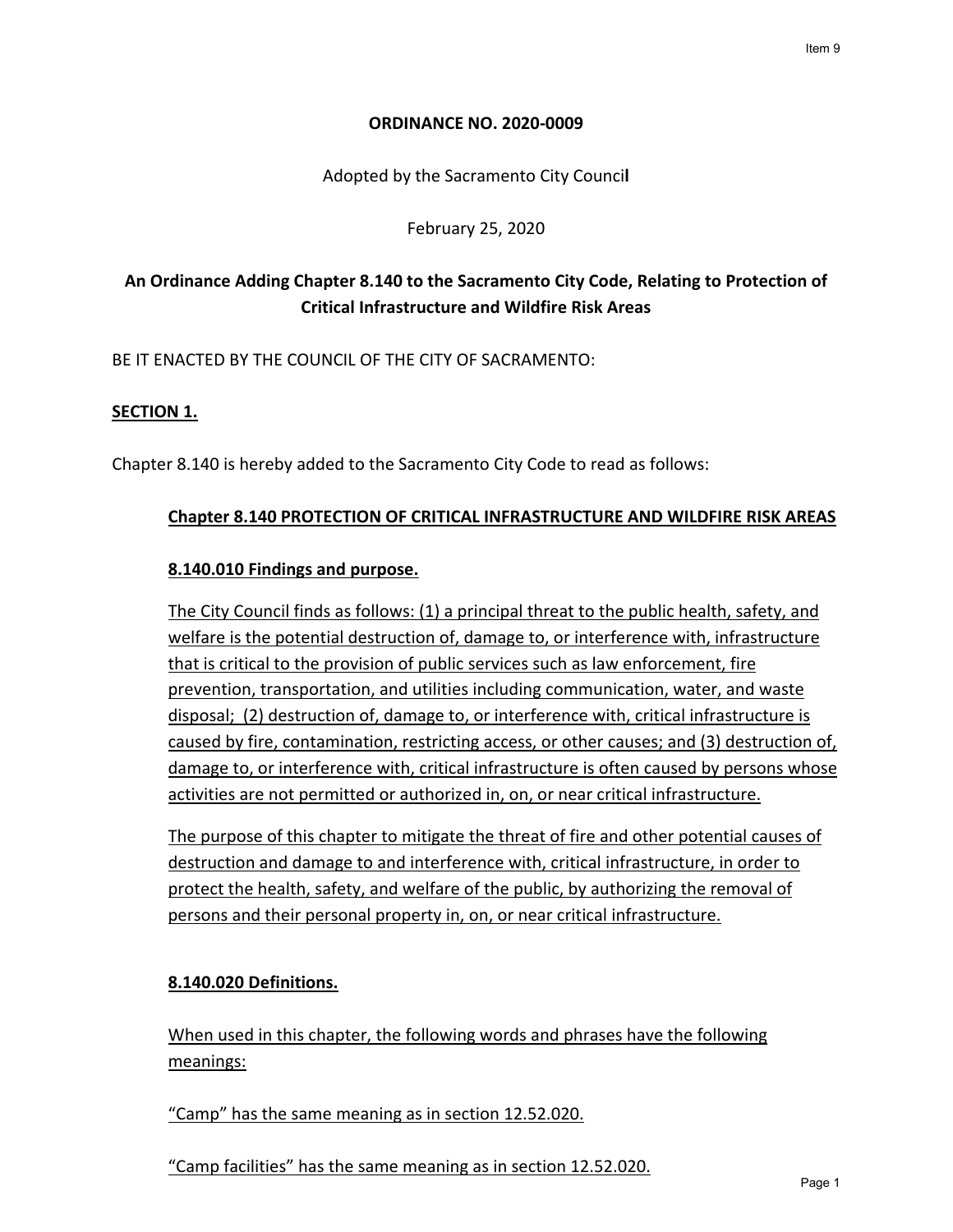# "Camp paraphernalia" has the same meaning as in section 12.52.020.

"Critical infrastructure" means each of the following:

1. Levees; or

2. Real property or a facility, whether privately or publicly owned, as approved by resolution of the city council, that the city manager designates as being so vital and integral to the operation or functioning of the city that its damage, incapacity, disruption, or destruction would have a debilitating impact on the public health, safety, or welfare.

Critical infrastructure may include, but is not limited to, government buildings, such as fire stations, police stations, jails, or courthouses; hospitals; structures, such as antennas, bridges, roads, train tracks, drainage systems, or levees; or systems, such as computer networks, public utilities, electrical wires, natural gas pipes, telecommunication centers, or water sources.

"Debris" has the same meaning as in section 13.10.010.

"Facility" means a building, structure, equipment, system, or asset.

"Fire prevention official" means the fire chief, a deputy fire chief, the fire marshal, or a fire prevention officer.

"Garbage" has the same meaning as in section 13.10.010.

"Hazardous waste" has the same meaning as in California Public Resources Code section 40141.

"Hollow sidewalk" means a sidewalk that has been determined to be a hollow sidewalk in "Raised Streets & Hollow Sidewalks" survey report of July 20, 2009, prepared by Page & Turnbull, Inc. for the City of Sacramento.

"Infectious waste" has the same meaning as in California Code of Regulations, title 14, section 17225.36.

"Solid waste" has the same meaning as in section 13.10.010.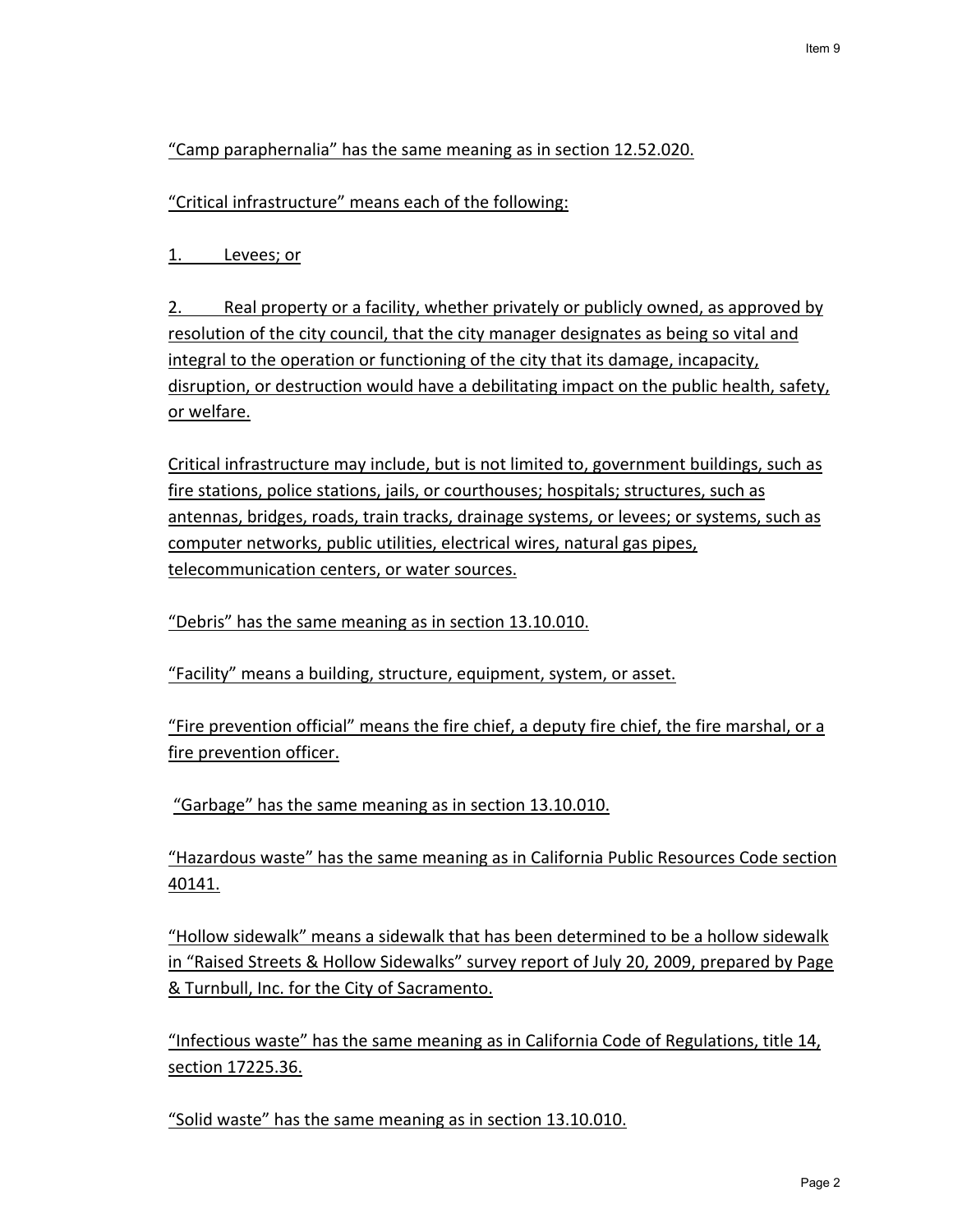"Wildfire risk area" has the same meaning as in California Code of Regulations, title 24, part 9, section 202.

# **8.140.030 Prohibited activities.**

A. It is unlawful and a public nuisance for any person to camp, occupy camp facilities, or use camp paraphernalia at the following locations:

1. Critical infrastructure;

2. Within 25 feet of critical infrastructure;

3. Within 25 feet of a vehicular or pedestrian entrance or exit of critical infrastructure;

4. On those portions of a right-of-way that are required by local, state, or federal law to be free of obstruction to first responders, including but not limited to members of law-enforcement, fire-prevention, or emergency-medical-services agencies;

5. Within a hollow sidewalk; or

6. Wildfire risk area.

B. It is unlawful and a public nuisance for any person to store personal property, including camp facilities and camp paraphernalia, in the following locations without the written consent of the owner, except as otherwise provided by resolution of the city council:

- 1. Critical infrastructure;
- 2. Within 25 feet of critical infrastructure;

3. Within 25 feet of a vehicular or pedestrian entrance or exit of critical infrastructure;

4. On those portions of a right-of-way that are required by local, state, or federal law to be free of obstruction to first responders, including but not limited to members of law-enforcement, fire-prevention, or emergency-medical-services agencies;

5. Within a hollow sidewalk; or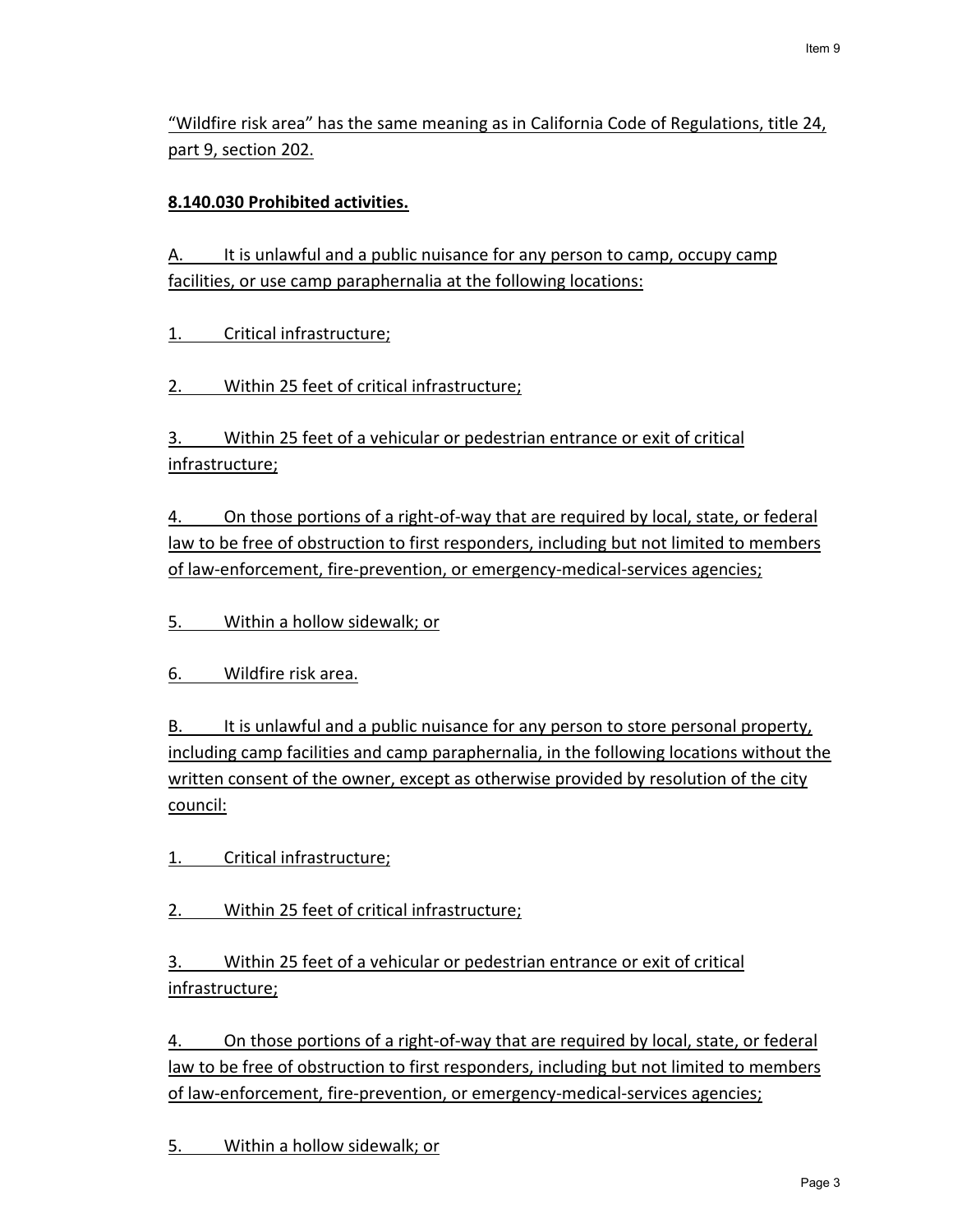# 6. Wildfire risk area.

C. It is not intended by this section to prohibit overnight camping on private residential property by friends or family of the property owner, so long as the owner consents and the overnight camping is limited to not more than one consecutive night.

D. Nothing in this chapter is intended to prohibit or make unlawful the activities of an owner of private property or other lawful user of private property that are normally associated with and incidental to the lawful and authorized use of private property for residential or other purposes; and nothing is intended to prohibit or make unlawful the activities of a property owner or other lawful user if such activities are expressly authorized by the Planning and Development Code or other laws, ordinances, and regulations.

# **8.140.040 Summary abatement.**

A. Any violation of section 8.140.030 may be abated by the city upon 24 hours of prior notice; but a violation of section 8.140.030 may be abated immediately by the city without prior notice, if the violation poses an imminent threat to public health or safety.

B. Abatement pursuant to subsection A may include, but is not limited to, removal of camp facilities, camp paraphernalia, personal property, garbage, hazardous waste, infectious waste, junk, or debris; and securing the perimeter of the property with fencing, gates, or barricades to prevent further occurrences of the nuisance activity.

C. Regardless of the city's authority to conduct abatement pursuant to this section, every owner, occupant, or lessee of real property, and every holder of any interest in real property, is required to maintain the property in compliance with local, state, and federal law; and is liable for violations thereof.

D. The cost of abatement, including all administrative costs of any action taken hereunder, may be assessed against the subject premises as a lien, made a personal obligation of the owner, or both, in accordance with procedures in article VIII of chapter 8.04.

## **8.140.050 Interference with summary abatement.**

No person shall willfully prevent, delay, resist, obstruct, or otherwise interfere with a city official, employee, contractor, or volunteer in their execution of an abatement